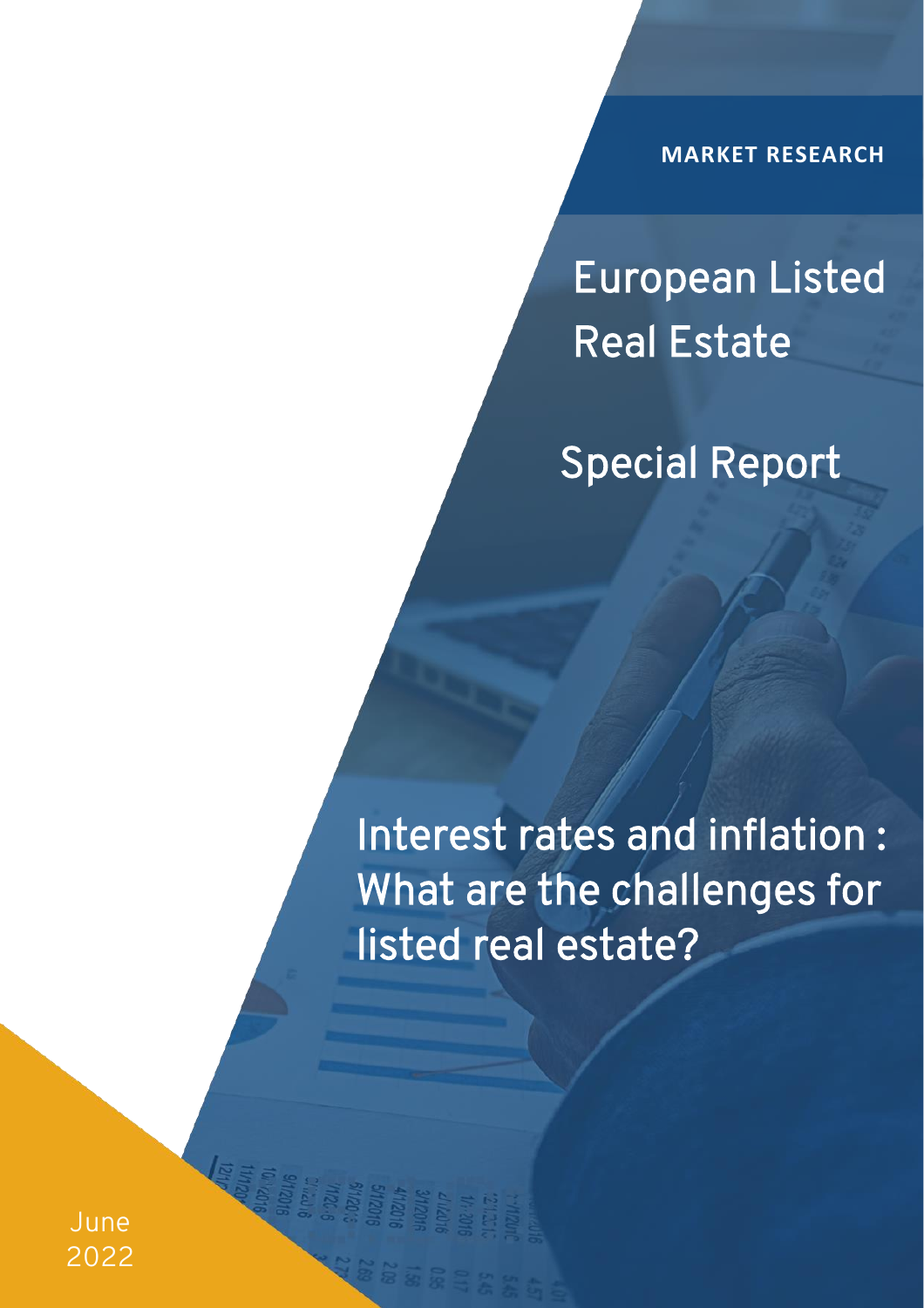



# <span id="page-1-0"></span>**Table of content**

|      | Table of content                                                                                       | $\overline{2}$ |
|------|--------------------------------------------------------------------------------------------------------|----------------|
|      | Key takeaways                                                                                          | 3              |
| 1.   | <b>Introduction</b>                                                                                    | $\overline{4}$ |
| 2.   | An academic note on inflation, interest rates and loan-to-value ratios                                 | $\overline{4}$ |
| 2.1. | What about real interest rates in this nominal-interest-rate-environment?                              | 6              |
| 3.   | Monetary Policy of the Central Banks                                                                   | 9              |
| 3.1. | Key interest rates, yield curves and cost of debt for property companies                               | 9              |
| 3.2. | The monetary roadmap of the federal reserve bank, the bank of England and<br>the European central bank | 11             |
|      | 3.2.1. The Federal Reserve System (Fed): a more pronounced stance                                      | 11             |
|      | 3.2.2. The Bank of England (BoE): a more cautious stance                                               | 12             |
|      | 3.2.3. The European Central Bank (ECB): a very prudent stance                                          | 12             |
|      | 3.2.4. And what about the Swedish Riksbank?                                                            | 13             |
| 3.3. | Final word on monetary policies                                                                        | 14             |
| 4.   | Strengths and weaknesses of listed real estate in the current market environment                       | 14             |
| 4.1. | What is the source of volatility for REITs?                                                            | 14             |
| 4.2. | A closer look at the implied discount interest rates and monetary policy                               | 15             |
| 4.3. | Any difference between capital values and cash flows in times of inflation?                            | 17             |
| 4.4. | Discounts / Premiums-to-NAVs                                                                           | 17             |
| 5.   | Return expectation for REITs in the coming years                                                       | 18             |
| 5.1. | Single-digit total annual equity returns?                                                              | 18             |
| 6.   | <b>Main conclusions</b>                                                                                | 18             |
| 7.   | Bibliography                                                                                           | 20             |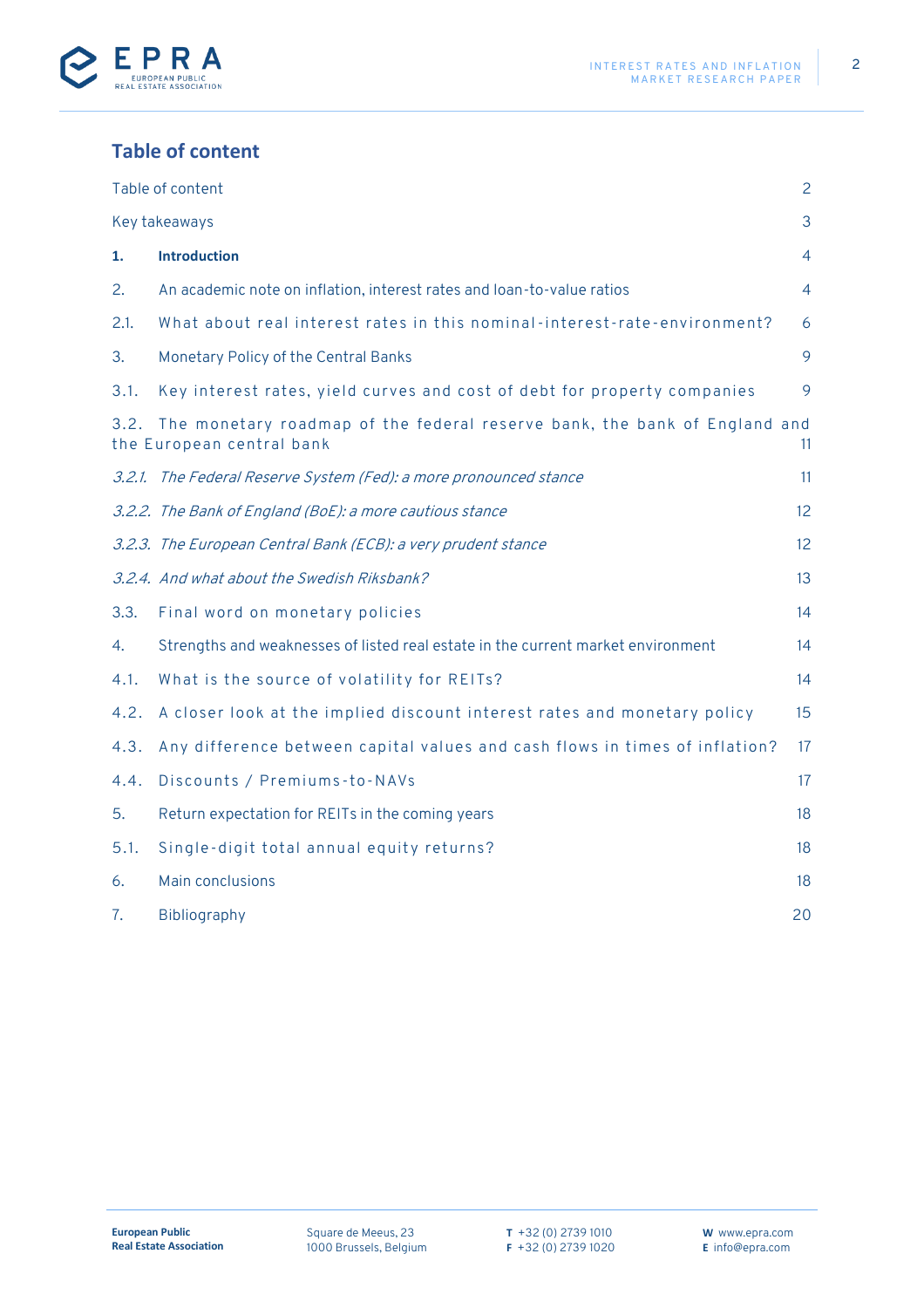

## <span id="page-2-0"></span>**Key takeaways**

• Challenging times for (real estate) investors Today, we face great uncertainty, i.e., risk. Not least the perceived risk of higher nominal longterm interest rates due to soaring inflation. Furthermore, inflation pressures are exacerbated by the war in Ukraine.

• Volatility in the capital markets affecting listed real estate, though with limited impact so far (on a global basis)

Higher risk has led to volatility in the bond and equity markets in recent months, with investors reassessing risk premiums. Higher risk premiums result in higher discount rates, implying lower valuations. While real estate has not completely escaped the volatility of the financial markets, its impact remains fairly limited at this point.

• Limited spreads between property bond yields and government bond yields

In Europe, spreads between long-term real estate bond yields and sovereign bond yields have increased only slightly, reflecting the rather conservative financing policy of listed real estate companies (on average). Indeed, the spread increased 45 bps during the last year in three of the main European markets as of April/May 2022.

• Very negative real interest rates, still

Real long-term interest rates – after deducting inflation rates – remain in deeply red territory in Europe (and many other economically mature regions of the world), and this downward trend is even intensifying. As a matter of fact, real rates carried by ten-year government bonds hover around minus 6.75% for Germany and minus 4.6% for the UK. Consequently, investors may continue to focus on more 'tangible' assets such as real estate and commodities.

• Inflation-hedge characteristics also available for listed real estate

Rental flows are usually index-linked, which can lead to partial protection against rising inflation (for direct and indirect real estate). As real estate debt – issued by European listed property companies – is currently contracted at fixed interest rates for about 85% of total outstanding debt, this should allow real estate owners/managers to weather rising nominal interest rates in the short to mid-term.

Real estate is different

It is clear that the current market environment is changing, and this also impacts investors (including property investors). But it is not all doom and gloom. Listed real estate can make a difference to other asset classes, even with temporary volatility on the cards. As said, income is usually indexed to rising inflation, at least in part. The financing policy of most listed real estate companies is rather defensive at this point, which could be seen as a positive. And even though some property segments have been witnessing high valuation parameters in recent years (e.g., logistics), by no means all listed real estate companies have an expensive valuation today. But it is reasonable to assume that the annual return expectations of investors must remain realistic in the future, probably single digit rather than double-digit.

#### **AUTHORS & TEAM**

**Pol R. Tansens** Senior real estate consultant

**Dilek Pekdemir, PhD** Research Manager

**David Moreno, CFA** Indices Manager

**CONTA CTS** 

[research@epra.com](mailto:research@epra.com)

[d.pekdemir@epra.com](mailto:d.pekdemir@epra.com)

[d.moreno@epra.com](mailto:d.moreno@epra.com)

#### **DISCLAIMER**

Any interpretation and implementation resulting from the data and finding within remain the responsibility of the company concerned. This report cannot be republished without the express permission from EPRA.

**European Public Real Estate Association** Square de Meeus, 23 1000 Brussels, Belgium **T** +32 (0) 2739 1010 **F** +32 (0) 2739 1020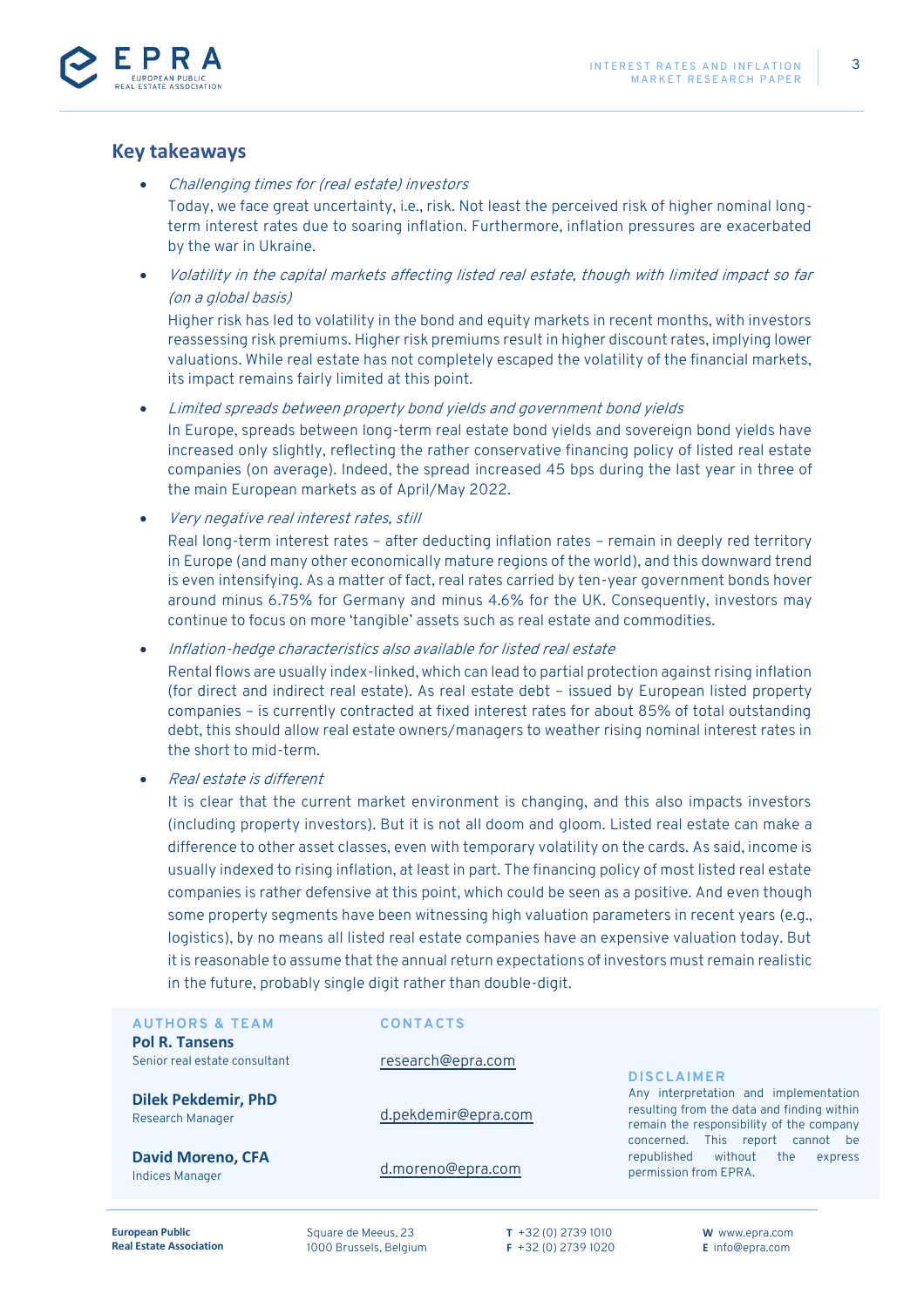

# <span id="page-3-0"></span>**1. Introduction**

These are interesting times for real estate investors. Nominal interest rates remained relatively low (or outright negative) in many countries of the world in the past years. But global monetary policy is set to change, and permanently higher nominal interest rates are sparking jitters in the capital markets.

The United States is in the lead, with the Federal Reserve Bank gradually raising policy rates, as expected. But other central banks are progressively shifting towards a tighter, less expansionist monetary policy as well, such as the Bank of England (BoE) and the European Central Bank (ECB). Moreover, it has become clear in recent months that investors should 'demand' an adequate risk premium to compensate for specific property and market risks.

Indeed, investors, having benefitted from zero-interest rates, may not be paying enough attention to investment risk. Much ink has been spilled about the impact of higher nominal long-term interest rates on property returns. A modest rise in rates might not be necessarily bad news for real estate investors in the longer term, especially if the rally proves to be the result of higher 'core inflation', and thus better economic growth prospects in the longer run. In other words, the real interest rate – adjusted for inflation – could remain outright negative.

# <span id="page-3-1"></span>**2. An academic note on inflation, interest rates and loan-to-value ratios**

A forward-looking view can be adopted, by considering the three components of expected return: the real return, the compensation for future inflation and the reward for risk. As a rule of thumb, most asset classes are not inflation protected.

Future inflation does not necessarily imply an increased risk for property investors. In the short term, rising inflation may lead to higher volatility because nominal interest rates will also rise. Investors may decide to invest in other asset classes – such as investment-grade bonds – because their rate of return is becoming more 'attractive' (at least above zero percent). Moreover, the financing costs of real estate companies may also grow (even sharply) if debt is contracted at floating rates. However, no comparison should be made with the Global Financial Crisis (GFC) of 2008. Today, the vast number of European REITs have less outstanding debt on their balance sheet, with an average loan-to-value (LTV) of 36.4% in Europe as of 29 April 2022. Additionally, debt is largely fixed-rate while the average-maturity of this debt is quite long, as indicated in Fig.1.

Even though leverage will increase the risk in the real estate equity investment, investors will not automatically require disproportional equity risk premiums in the current circumstances. As a matter of fact, today, roughly 85% of total outstanding debt issued by listed real estate is contracted at a fixedinterest rate of about 1.8% on average. And approximately 84% of total liabilities have long maturity (over 1 year)<sup>1</sup> . As a consequence of this, the sensitivity of debt issued by listed property companies might be less sensitive to changes in nominal interest rates than initially thought (*more details on the spreads* between government bond yields and bond yields carried by property companies in the Section 3.1).

<sup>1</sup> Long-term liabilities are obligations including financial debt – not due within the next 12 months.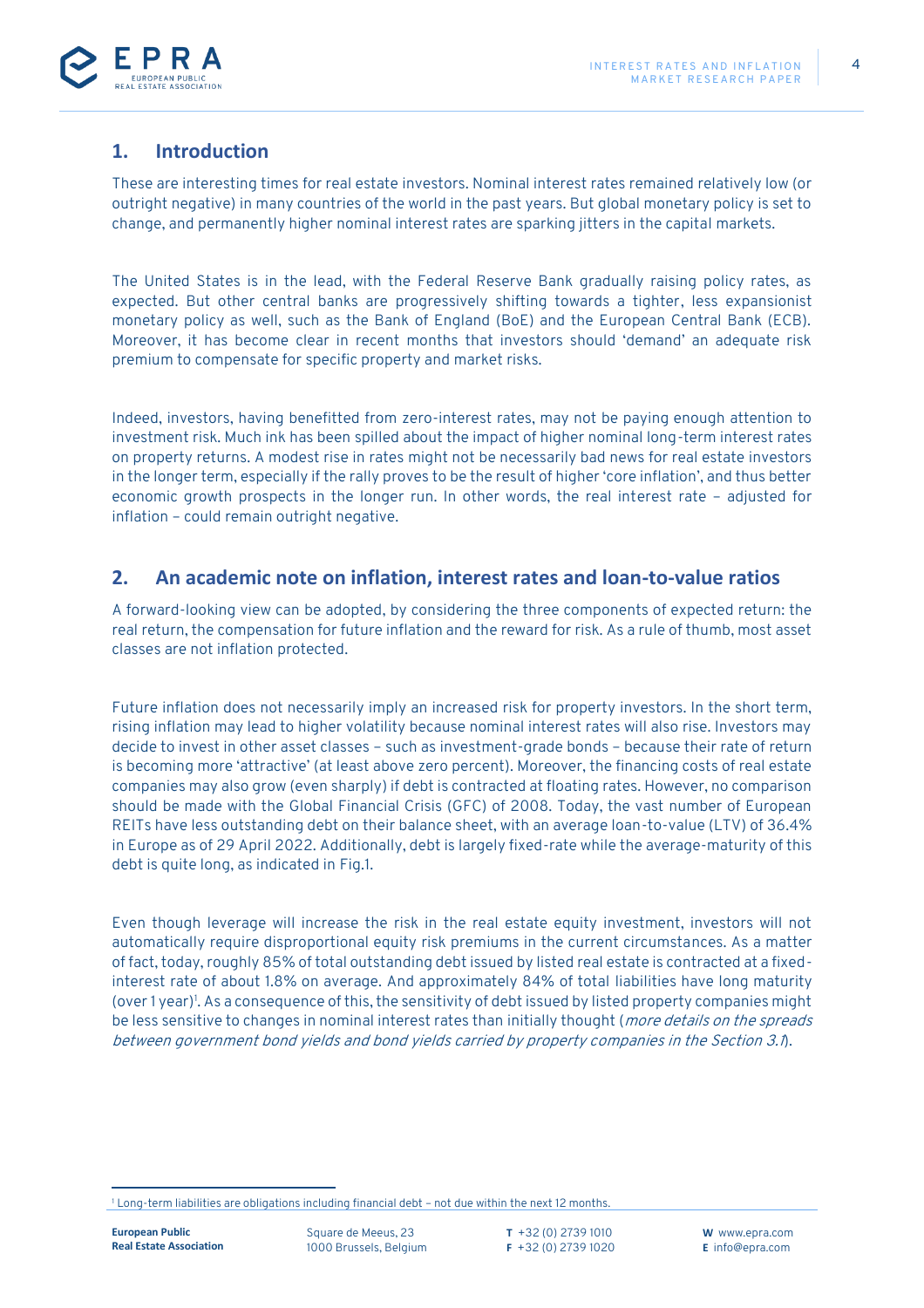



Source: EPRA Research (as of 31/12/2021).

Some investors have criticized the relatively modest LTVs in recent years for not fully exploring the return opportunities arising from positive leverage. As a reminder, cheap long-term debt can have a positive effect on return on equity (ROE) as long as borrowing costs remain well below net rental income levels throughout the holding period of the property(s). If the latter condition were not to be met, positive leverage would turn negative. Surprisingly, real estate investors repeatedly assume that positive leverage will exist or even be guaranteed for the entire holding period of the asset(s). In fact, such positive leverage is not guaranteed for multiple reasons, depending on the acquisition price of the property(s), the specifics of the outstanding loans (maturity of debt, fixed or floating rates), the state of the capital markets and the macroeconomy in general.

As a reminder, LTVs became seriously under pressure during the GFC of 2008, initiating a 'deleveraging' process. In fact, the GFC was more a 'debt' crisis rather than a property crisis. As the future is pretty unclear (Ukrainian war, gradual change in monetary policy, prospects of lower economic growth in the near term, extended lockdowns in China due to the pandemic, etc.), current debt levels will be closely watched by investors, again! So reasonable LTVs could soon be viewed as a strength by and for prudent real estate investors.

Fig.2 presents the different LTVs for a number of European countries in relation to the averageweighted coupon rate offered by European real estate bonds. Somewhat strikingly, the UK has adopted a relatively conservative stance over the past years, with a 'British' LTV of a mere 27% as at end-April 2022. The debt ratios have edged lower in recent years, from above 42% in 2012 to 36% today.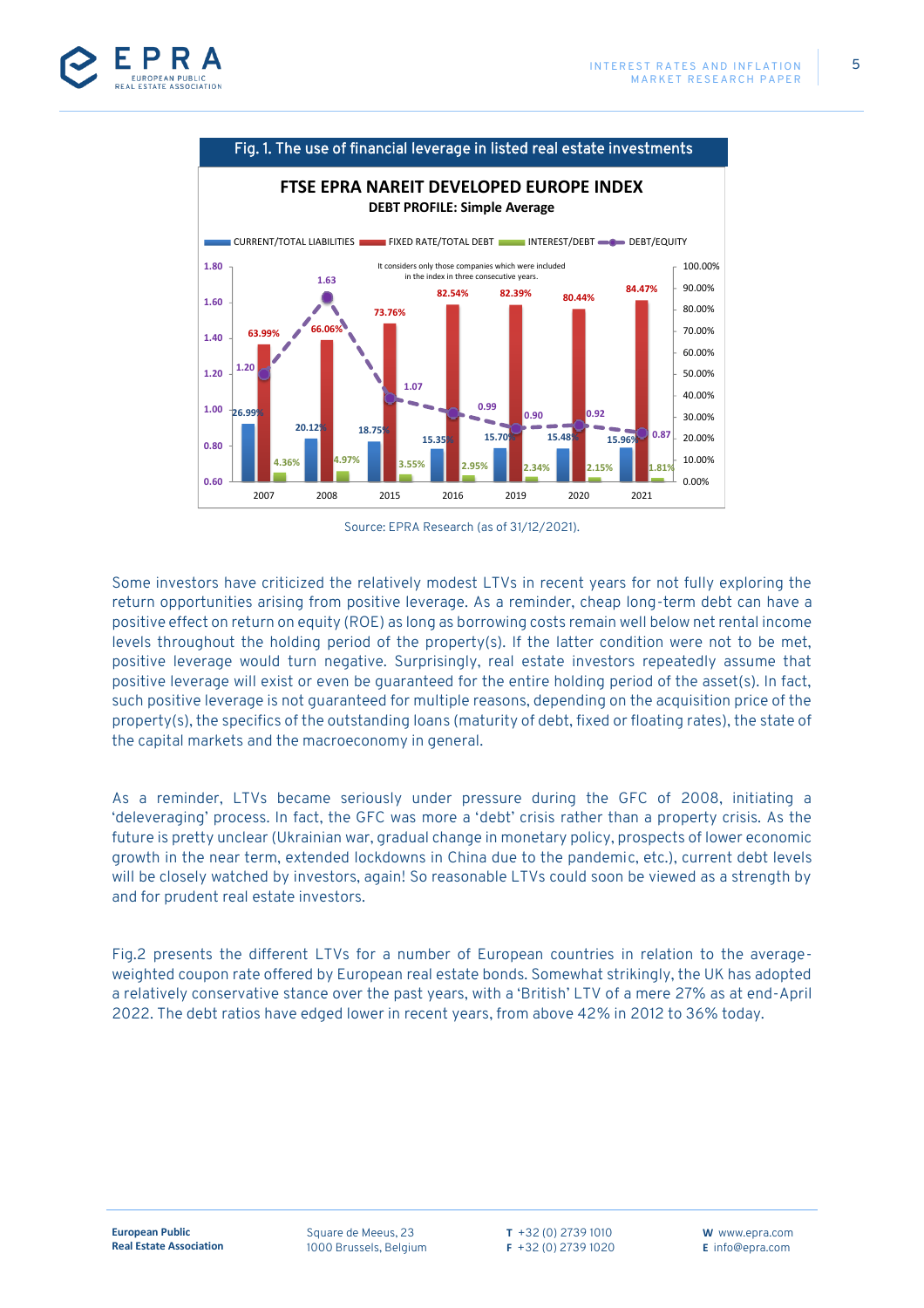



Source: EPRA Research (As of 29/04/2022).

As a reminder, it is important to highlight the inflation-hedging quality of real estate equity, which can be magnified by the use of fixed-rated debt. Obviously, real estate is not a perfect hedge against inflation as explained in Section 2.1., though real estate total returns (rents and capital values) tend to be correlated with inflation in the longer run, at least partially. Since most of the outstanding debt does not have to be renewed today, this will allow listed real estate companies to collect higher cash income (through a gradual indexation of rents) before the debt is renewed at a higher interest rate once the maturity date is reached. It remains to be seen, however, whether any lower market rents would not 'neutralize' the rise in upcoming inflation (e.g., in the retail sector).

#### <span id="page-5-0"></span>2.1. What about real interest rates in this nominal -interest-rate-environment?

Coming back to interest rates, an important factor for property investors is that real interest rates remain stable at any cost (currently utterly negative) but, as said before, this is not necessarily the case for nominal rates! If interest rates rise, escalating from unanticipated headline and core inflation, this may be positive for both listed and non-listed real estate. In the event of higher inflation, property owners would be entitled to growing rents in many parts of the world (indexation/rent reviews). Higher rents would eventually lift values, considering the usual 6 to 18 month time lag. EPRA's latest inflation report mentioned the following: "property companies see changes in both revenues and expenses when inflation rises. In the case of European listed real estate companies, there is evidence of a strong and positive correlation between corporate profits and inflation as well as shareholders' returns and inflation" (EPRA, 2022) 2 .

Fig.3. quantifies the real interest rates for a number of European countries. Moreover, the phenomenon of negative real interest rates is not limited to Europe alone. It is observed also in the United States and in certain parts of Asia, for example Japan. At this point, real rates are even moving into deeper negative territory!

<sup>2</sup> Source[: Inflation and Short-Term Impact on Listed Real Estate](https://bit.ly/34kZpnG) (EPRA, 2022).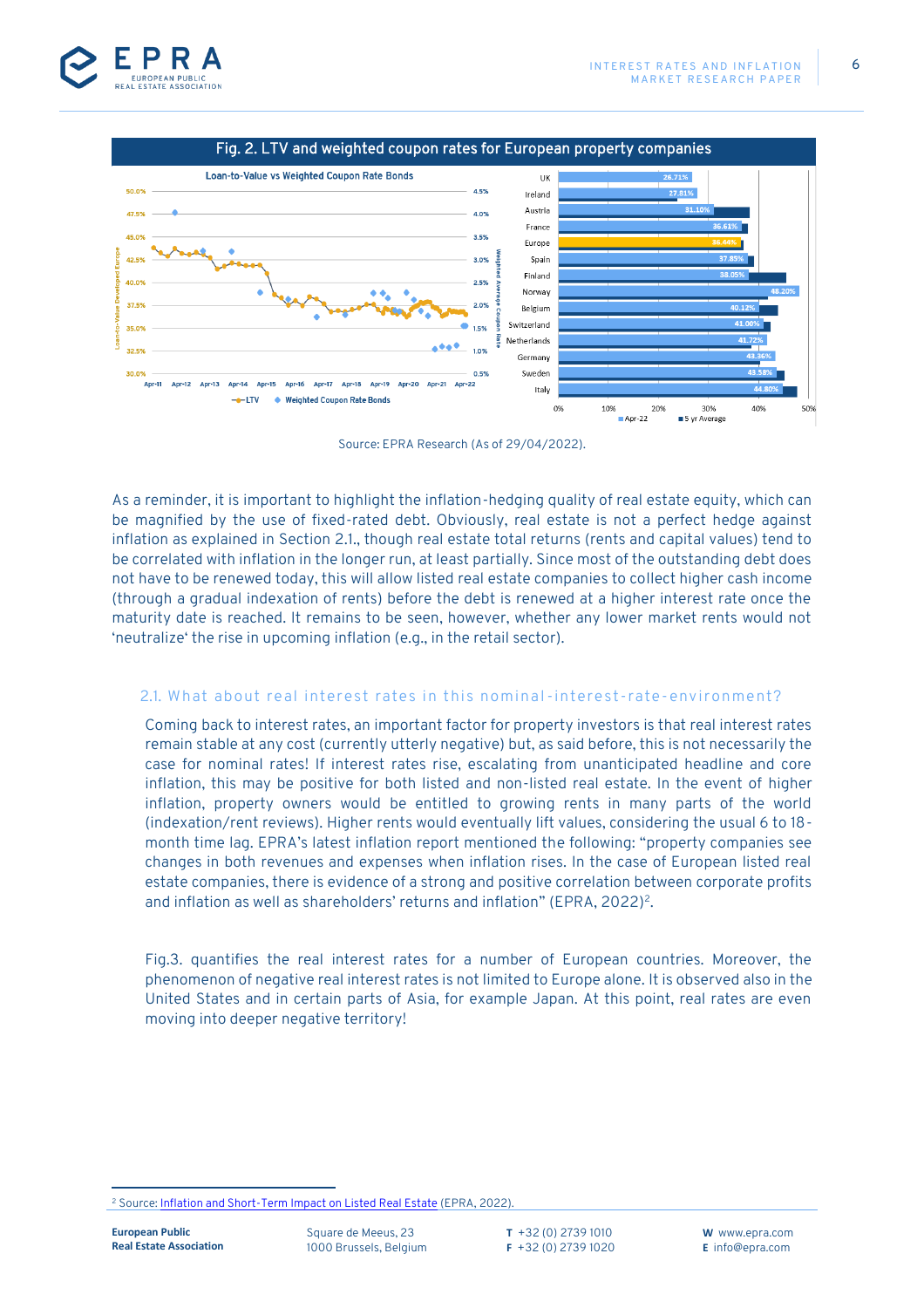



Source: EPRA Research (Real interest rate is adjusted to remove the effects of inflation based on nominal interest rates reflecting 10-year government bonds YTM, as of 31/03/2022).

**European Public Real Estate Association**

Square de Meeus, 23 1000 Brussels, Belgium **T** +32 (0) 2739 1010 **F** +32 (0) 2739 1020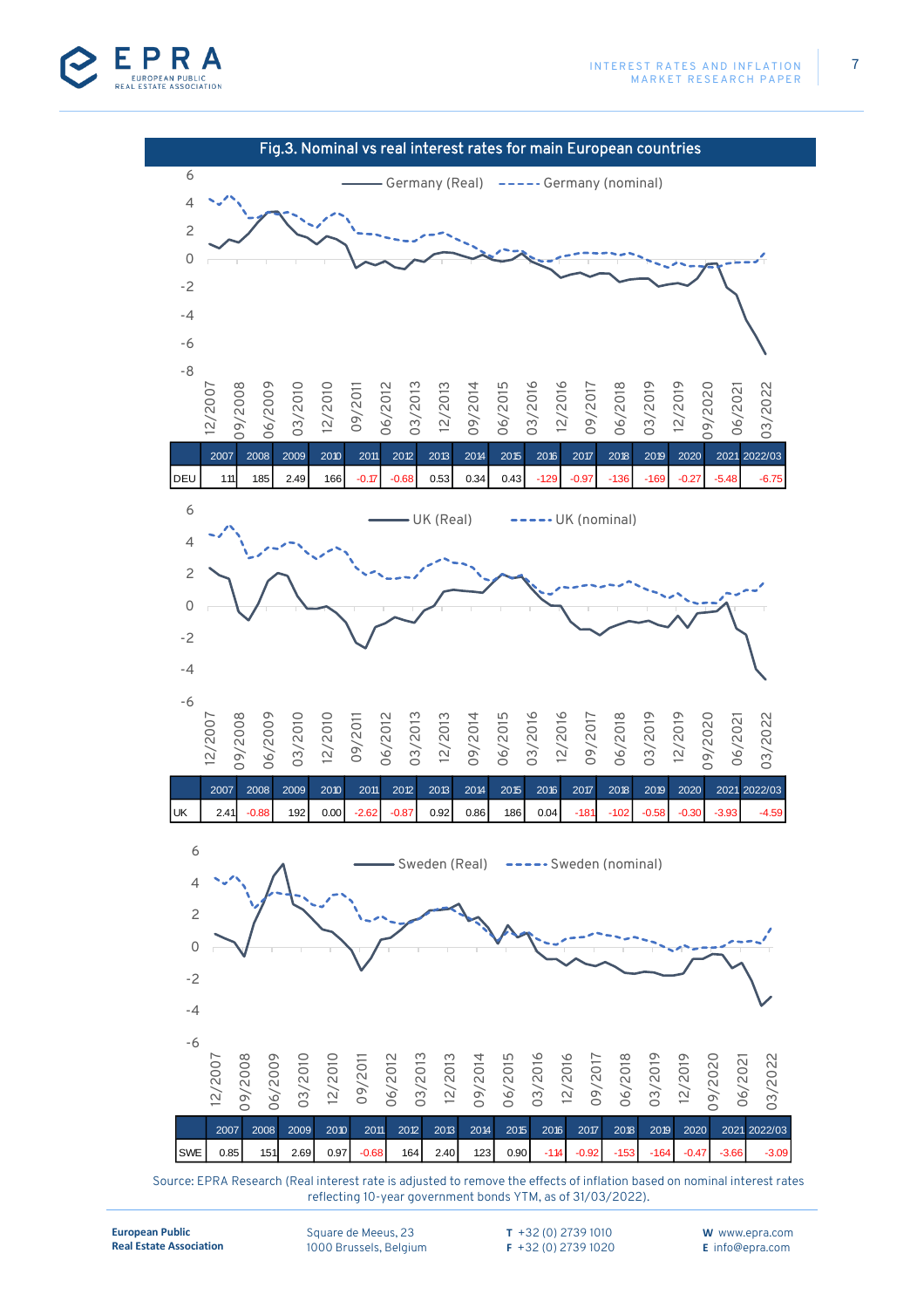

Again, it is important to emphasize that nominal interest rates are rising due to higher inflation (which 'forces' central banks to tighten monetary policy). Consequently, negative real interest rates are good news for investors in tangible assets. Even though listed real estate has a fairly high correlation with general equity (especially in the short term, with a correlation coefficient of roughly 85%; somewhat lower in the longer run, around 75% over a five-year period (EPRA) 3 , Listed real estate is also considered to be held for a long period as a tangible asset class. Therefore, from an investor's point of view, property can be more attractive than 'paper' asset classes that offer little or no protection against higher prices. From a property manager's perspective, the financing costs obviously need to be closely monitored, since a higher cost of borrowing could make it more difficult to purchase new buildings. Especially if rents are not yet sufficiently indexed. Fortunately, as mentioned at the beginning of Section 2, the various financing parameters look very reasonable for European REITs.

Fig.4. clearly shows how investors have suddenly been confronted with an upward price shock in recent months, while the benchmark interest rates of diverse central banks (IR) are still very low at the moment. The dangerous cocktail of the pandemic and the Ukraine war has proven 'explosive' indeed, and these extreme shocks have not always been anticipated by the investment world. Interestingly, the significant GDP growth, observed in the aftermath of the pandemic, levelled off in Q1-22.



Source: EPRA Research (As of 31/03/2022).

**European Public Real Estate Association** Square de Meeus, 23 1000 Brussels, Belgium **T** +32 (0) 2739 1010 **F** +32 (0) 2739 1020

<sup>3</sup> EPRA Monthly Market Review [\(https://www.epra.com/indexes/monthly-reports\)](https://www.epra.com/indexes/monthly-reports).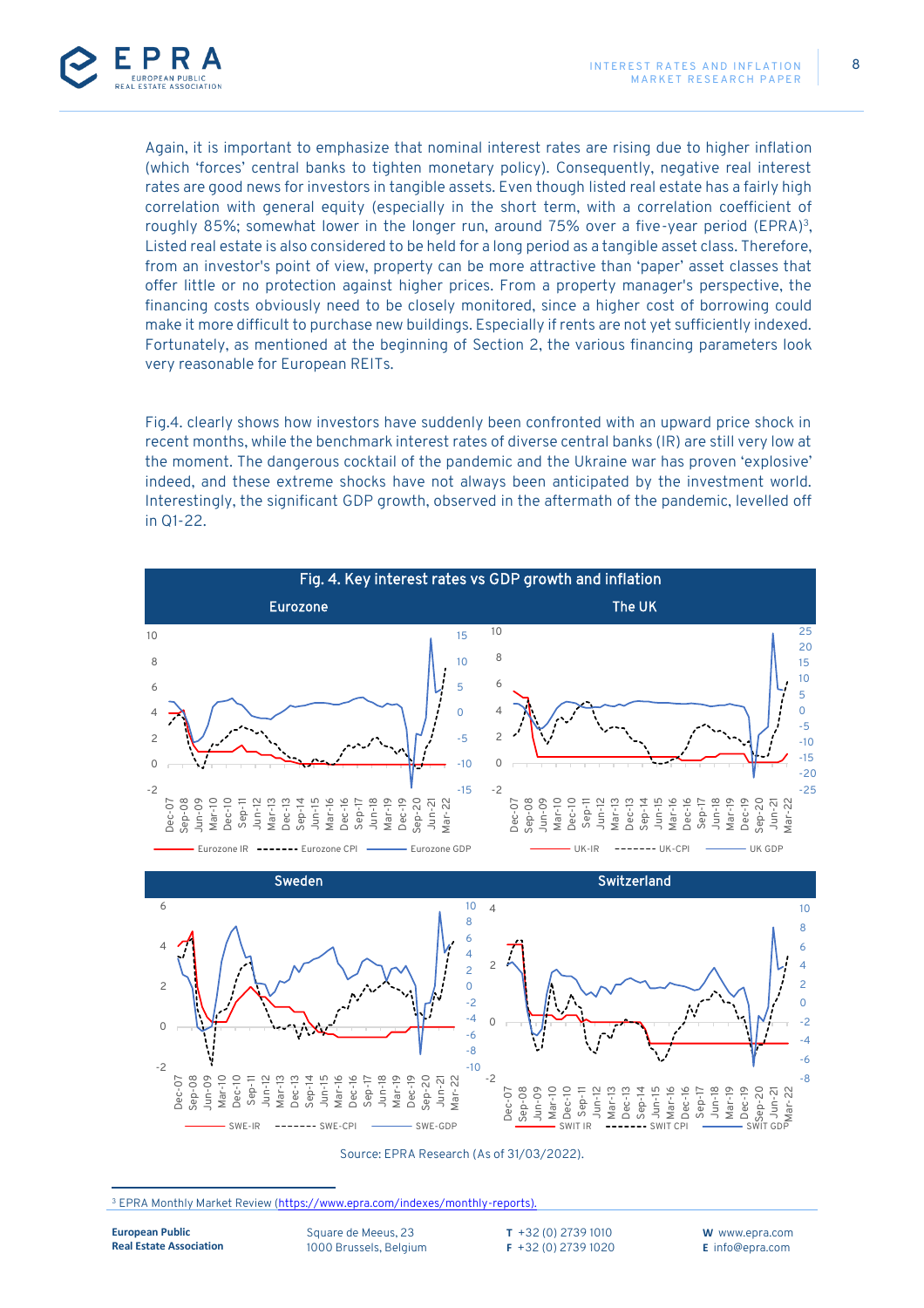

It is also important to highlight that there is a clear difference between 'headline' inflation and 'core' inflation. The so-called headline inflation is the raw inflation figure reported through the Consumer Price Index (CPI) that is released monthly (source: TradingEconomics). The CPI calculates the cost to purchase a fixed basket of goods, as a way of determining how much inflation is occurring in the broad economy. The CPIs are very high at the moment because of ever-increasing energy prices and other market disruptions. This is not automatically good news for real estate investors, as it is not certain that, for example, rents (and thus capital values) will rise because of headline inflation. Much will depend on the inflation indices used (for instance residential leases vs. commercial leases) in each single country of Europe. Furthermore, the UK for example, has a tradition of upwards-only' rent reviews.

# <span id="page-8-0"></span>**3. Monetary Policy of the Central Banks**

#### <span id="page-8-1"></span>3.1.Key interest rates, yield curves and cost of debt for property companies

Central banks use several tools to modify their monetary policy with the main objective of controlling inflation, smoothing the economic cycle and achieving a sustainable long-term economic growth. Most of these tools use the financial system as the main mechanism of transmission and include restricting money supply (bank deposits), liquidity injection (quantitative easing), currency support (FX operations) and management of market expectations (forecast and guidance); but perhaps the most important and representative tool traditionally used in modern monetary policy is interest rates (QE programs are also important but became relevant only after the GFC in 2008-2009).

Central banks modify their key interest rate, which is the target rate at which they provide shortterm loans to commercial banks, in order to modify the entire interest rate structure of the economy with the purpose of boosting or controlling the aggregate demand. This interest rate structure covers all the interest rates in the economy, including borrowing rates for the government, interests on commercial loans, mortgages, discount rates and fixed income quotations. In the case of the government, the most important borrowing source is a public bond issue. Government bonds are used several times a year under different maturities. The structure that combines all the maturities and discount interest rates for government bonds is called Yield Curve. This structure is considered the risk-free rate in local terms and so main is the main reference point for corporate loans and bonds.

In the US, the yield curve was slightly inverted in March 2022 after having experienced a strong bear flattening movement, with long-term interest rates being somewhat lower than short-term interest rates. As a matter of fact, short-term yields have edged up over the past year. For example, the yield carried by two-year Treasury bonds rose by over 255 bps in the 12 months to 29 April 2022, reaching 2.88%. This is marginally lower than what the 10-year government bonds observed in the same date (2.94%). The yield curve is turning back to its normal shape after a short inversion in March 2022. The prime driver of short-term interest rates is inflation, while lower long-term interest rates may reflect weakening economic growth perspectives (not to mention any risk of recession).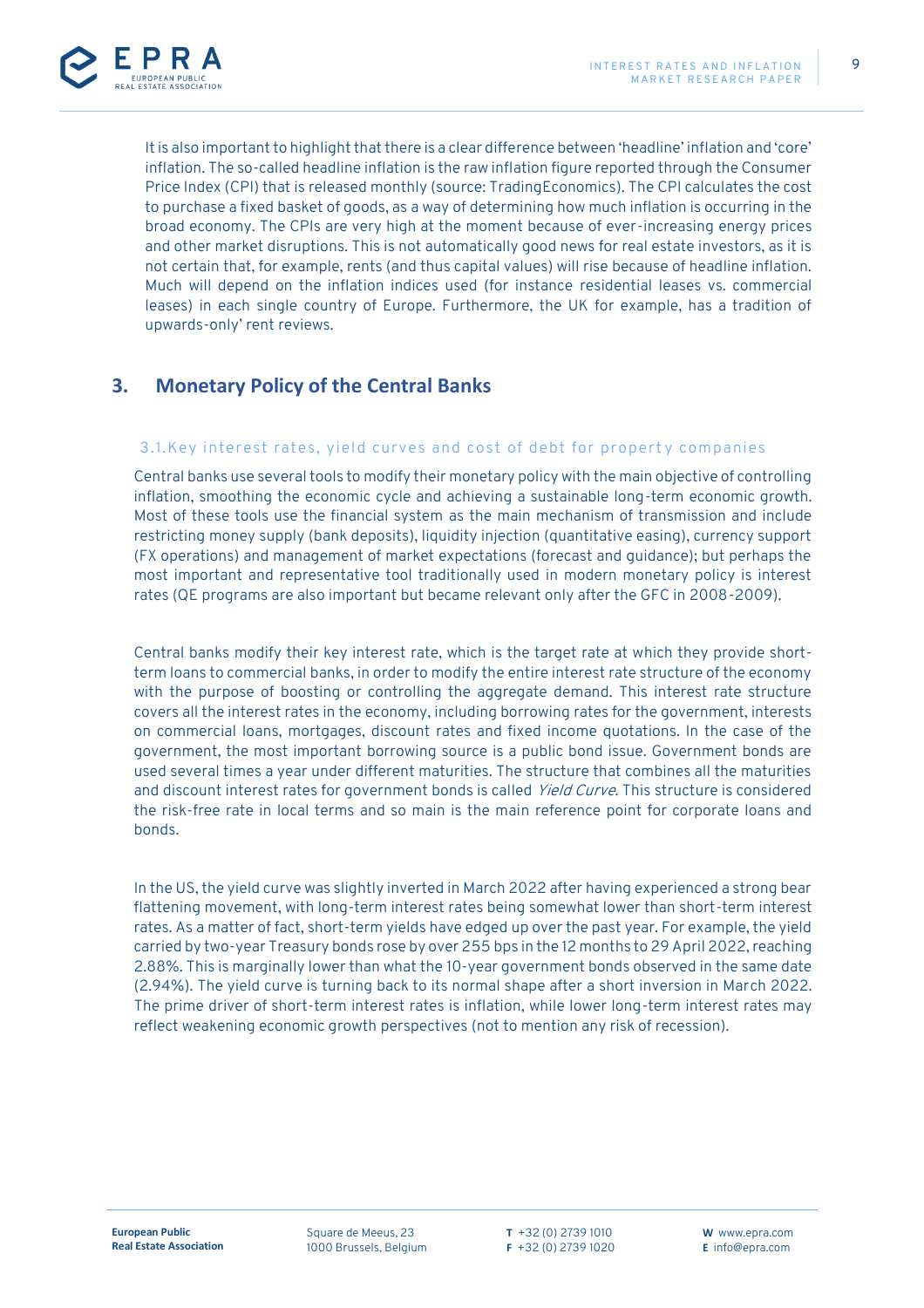



Source: Bloomberg and EPRA Research.

Europe is a somewhat different story. This year, most of the yield curves have evidenced an upward parallel shift mainly associated with an increasing risk premium for governments, given the expected fiscal pressure and geographical exposure to Ukraine. As a result, the German yield curve (main reference in the eurozone), the British yield curve and the Swedish yield curve experienced average upward movements of 102 bps, 111 bps and 123 bps respectively during the last 12-months, with the UK showing a more evident flattening movement given the expectations of additional interest rate hikes by the Bank of England for this year.

In Germany, the yield curve between short-term and long-term government bonds has not (yet) been inverted. Short-term interest rates have also risen, albeit to a lesser extent than in the US. Ten-year government bonds are still trading at a rate some 70 bps higher than the two-year. Undeniably, the European Central Bank is taking a less 'hawkish stance than the Fed.

The Bank of England is maneuvering its monetary policy between the Fed and the ECB. Therefore, the yield curve for maturities ranging from 1 to 20 years has not (yet) been inverted. But shortterm yields have also risen over the past year: 2-year yields rose by over 151 bps in the 12 months to 29 April 2022. As referred to in Section 3.2, for further information on the monetary policy of central banks. What is even more interesting are the yields carried by real estate bonds (issued by listed property companies in Europe). The spreads between the yields of investment-grade real estate bonds and government bonds are particularly examined. In other words, what is the risk premium that investors currently 'demand' for real estate bonds. Not only to compensate for the corporate risk, but also the interest rate risk (higher nominal interest rates).

10

Square de Meeus, 23 1000 Brussels, Belgium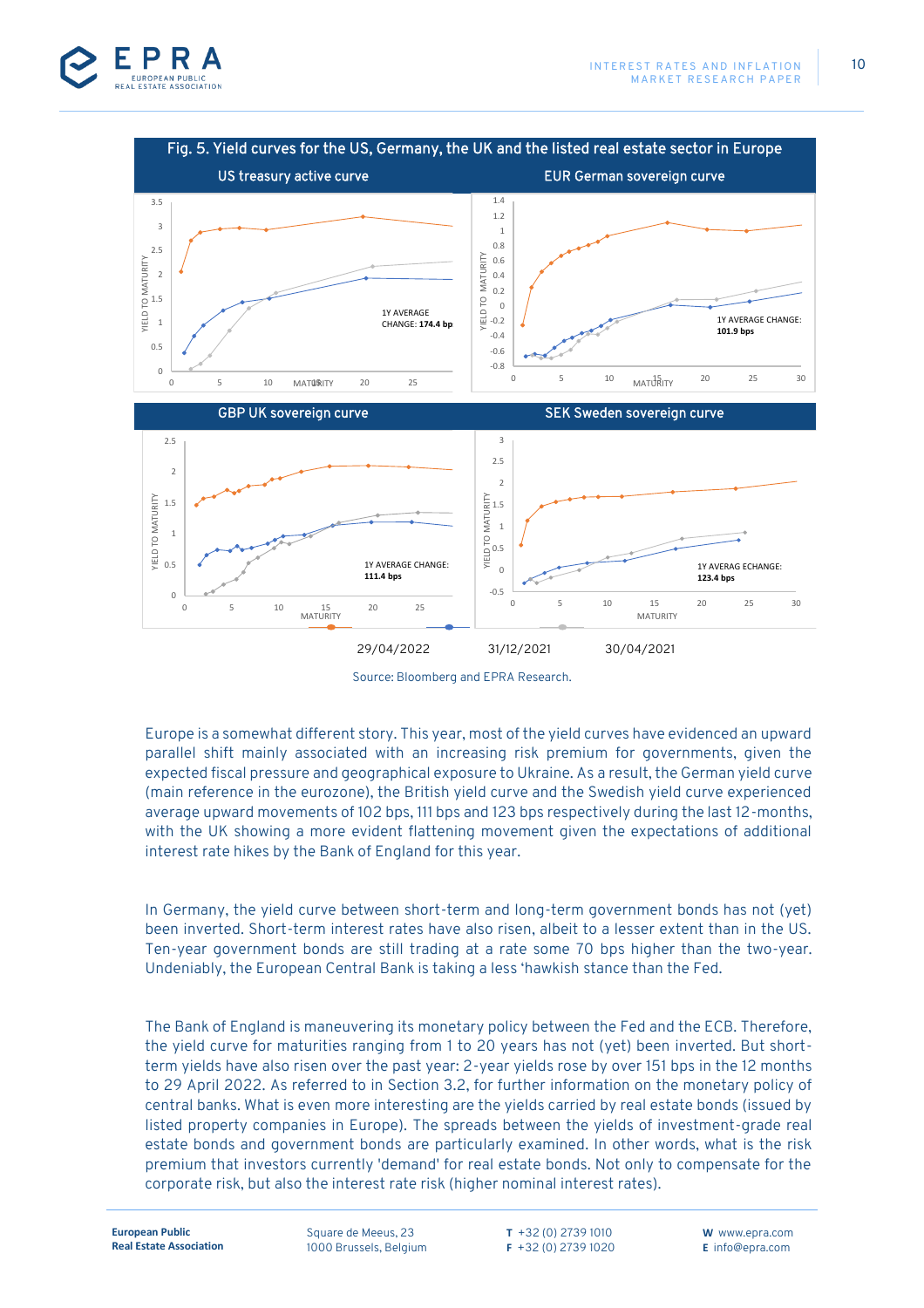

The good news is that this premium is currently quite low. The government bond yields increased 112 bps in average, while the corporate bonds of property companies increased 157 bps, therefore, investors who buy investment-grade bonds from listed property companies required an extra return of 45 bps (in function of maturity). This is very reasonable and, in our view, reflects the conservative debt management of many real estate companies. Additionally, the yield curve of the listed real estate sector is not inverted at this point.



Source: EPRA Research (As of 29/04/2022).

#### <span id="page-10-0"></span>3.2. The monetary roadmap of the federal reserve bank, the bank of England and the European central bank

## <span id="page-10-1"></span>3.2.1. The Federal Reserve System (Fed): a more pronounced stance

Fed policymakers will take the necessary steps to curb US inflation, with interest rate hikes of 25 to 50 bps at each of the five remaining so-called Federal Open Market Committee (FOMC) meetings this year (as from June 2022, Source: TradingEconomics). The federal funds rate - the interest rate at which banks and other depository institutions lend money to each other, usually on an overnight basis – currently stands at 0.75-1.00%. Indeed, the Fed raised the target for the federal funds rate by a half a-point to 0.50-0.75% during its meeting of 4 May for the second time in three years, signaling ongoing rate hikes ahead.

As a result of the Fed's tighter monetary policy, the Fed's federal rate could reach 2.75% by yearend, assuming that another 50-bps increase might be seen in the benchmark rate at both of the meetings of June and July, followed by 25 bps hikes at each of the 3 remaining FOMCs. Indeed, 50 bps increases in the fed funds rate are on the table during the next two policy meetings in June and July while some Federal Reserve officials may be considering even bigger hikes going forward, reaching 3.25% in Q1-2023 (Source: TradingEconomics). As a reminder, the federal funds rate is used to control the supply of available funds and hence, inflation and short-term interest rates. Annual CPI rate in the US accelerated to 8.5% in March of 2022, the highest since December of 1981, before marginally slowing to 8.3% in April (Source: TradingEconomics).

**European Public** 

Square de Meeus, 23 1000 Brussels, Belgium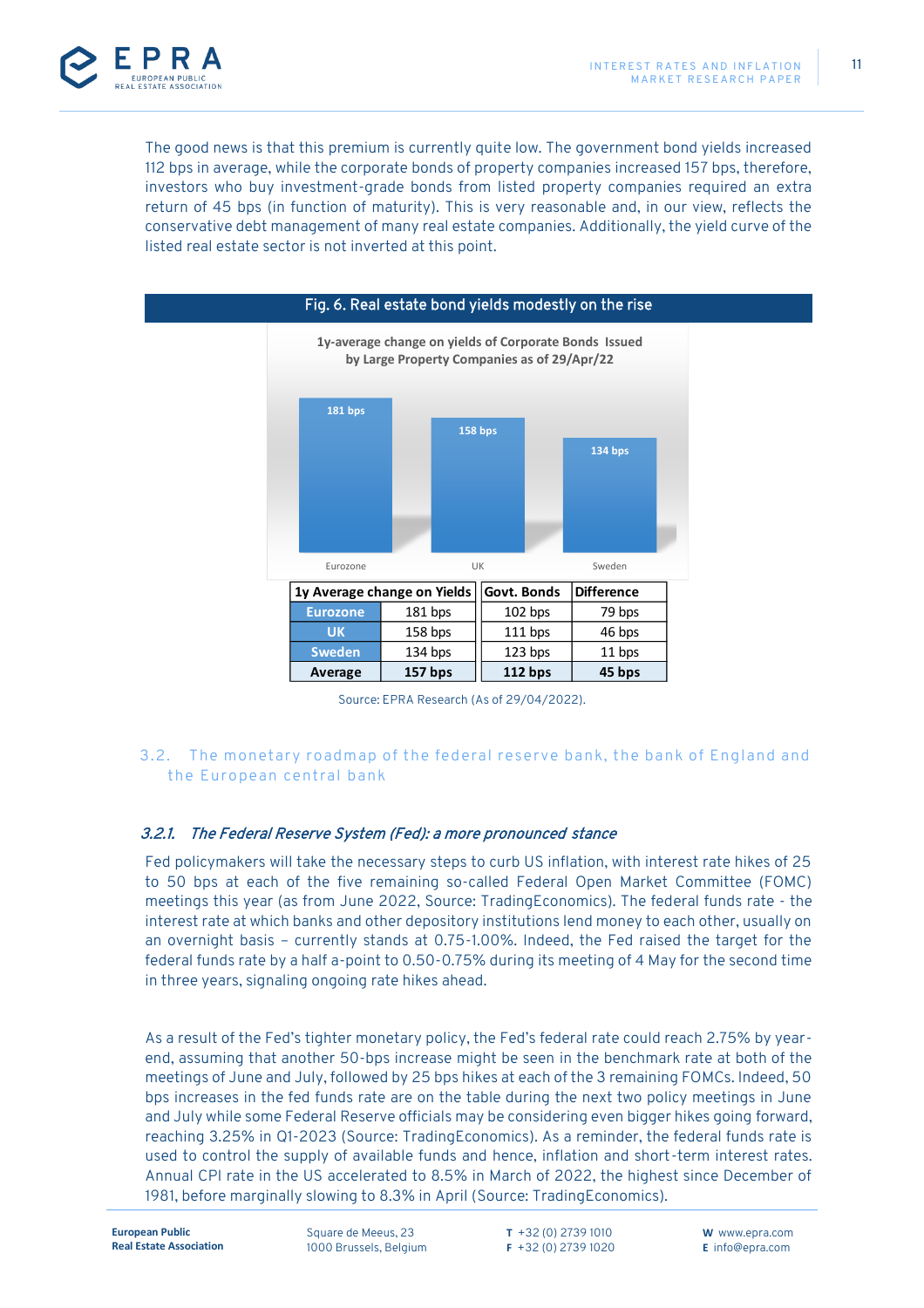

## <span id="page-11-0"></span>3.2.2. The Bank of England (BoE): a more cautious stance

At its meeting ending on 5 May 2022, the Monetary Policy Committee MPC voted to increase the Bank Rate by a mere 0.25 percentage points, to 1% (source: The BoE). The view of the BoE is as follows: "Global inflationary pressures have intensified sharply following Russia's invasion of Ukraine. This has led to a material deterioration in the outlook for world and UK growth. These developments have exacerbated greatly the combination of adverse supply shocks that the United Kingdom and other countries continue to face. Concerns about further supply chain disruption have also risen, both due to Russia's invasion of Ukraine and to Covid-19 developments in China." (Source: BoE, MPC summary of 5 May 2022). Based on its current assessment of the economic situation, the MPC judges that "some further modest tightening in monetary policy may be appropriate in the coming months, but there are risks on both sides of that judgement depending on how medium-term prospects for inflation evolve." In other words, the BoE seems to be adopting a less outspoken stance than the Fed, sticking to a CPI target of "a little above the 2% target in two years' time" (9% as at the end of April). Nonetheless, the British central bank also warned in May that "inflation in the UK is likely to keep rising to around 10% this year and go down next year".

## <span id="page-11-1"></span>3.2.3. The European Central Bank (ECB): a very prudent stance

The ECB is currently in a difficult position: the headline inflation is at 7.4% per annum (as of end-April 2022 and it is expected to be 8.1% in May), while ECB President Christine Lagarde has been hesitating to actually raise the Bank's key interest rates (the interest rate on the main refinancing operations, the interest rates on the marginal lending facility and the deposit facility). According to the ECB, inflation will remain high *for longer than expected* but eventually come down to its 2% target (in line with the BoE's target).

The interest rate on the main refinancing operations remained unchanged at 0.00% (ECB, 14 April 2022). The main refinancing rate or minimum bid rate is the interest rate which banks do have to pay when they borrow money from the ECB. There is a strong response of short-term interbank interest rates (like the Euribor) to changes in the ECB refinancing rate.

"Any adjustments to the key ECB interest rates will take place sometime after the end of the Governing Council's net purchases under the APP and will be gradual. The path for the key ECB interest rates will continue to be determined by the Governing Council's forward guidance and by its strategic commitment to stabilize inflation at 2% over the medium term. Accordingly, the Governing Council expects the key ECB interest rates to remain at their present levels until it sees inflation reaching 2% well ahead of the end of its projection horizon and durably for the rest of the projection horizon, and it judges that realized progress in underlying inflation is sufficiently advanced to be consistent with inflation stabilizing at 2% over the medium term." (Source: The ECB's monetary policy decisions of 14 April 2022).

As mentioned above, the annual inflation rate in the Euro Area remained unchanged at an all-time high of 7.4% in April of 2022 (compared to a similar 7.4% in March and 5.9% in February). The inflation broke a new record high for the 5th straight month, as the war in Ukraine and sanctions on Russia pushed fuel and natural gas prices to record high levels, preliminary estimates showed. The inflation is now more than three times above the ECB target of 2%. (Source: TradingEconomics). The question is how long the ECB's Governing Council can keep this up, especially with a more aggressive stance from the Fed (and to a lesser extent the BoE) in the background. Obviously, there is a balance to be struck between higher interest rates and a slowdown in economic growth. Not to mention the word 'stagflation ', a deadly combination of high inflation and low economic growth due to exogenous factors, such as the war in Ukraine.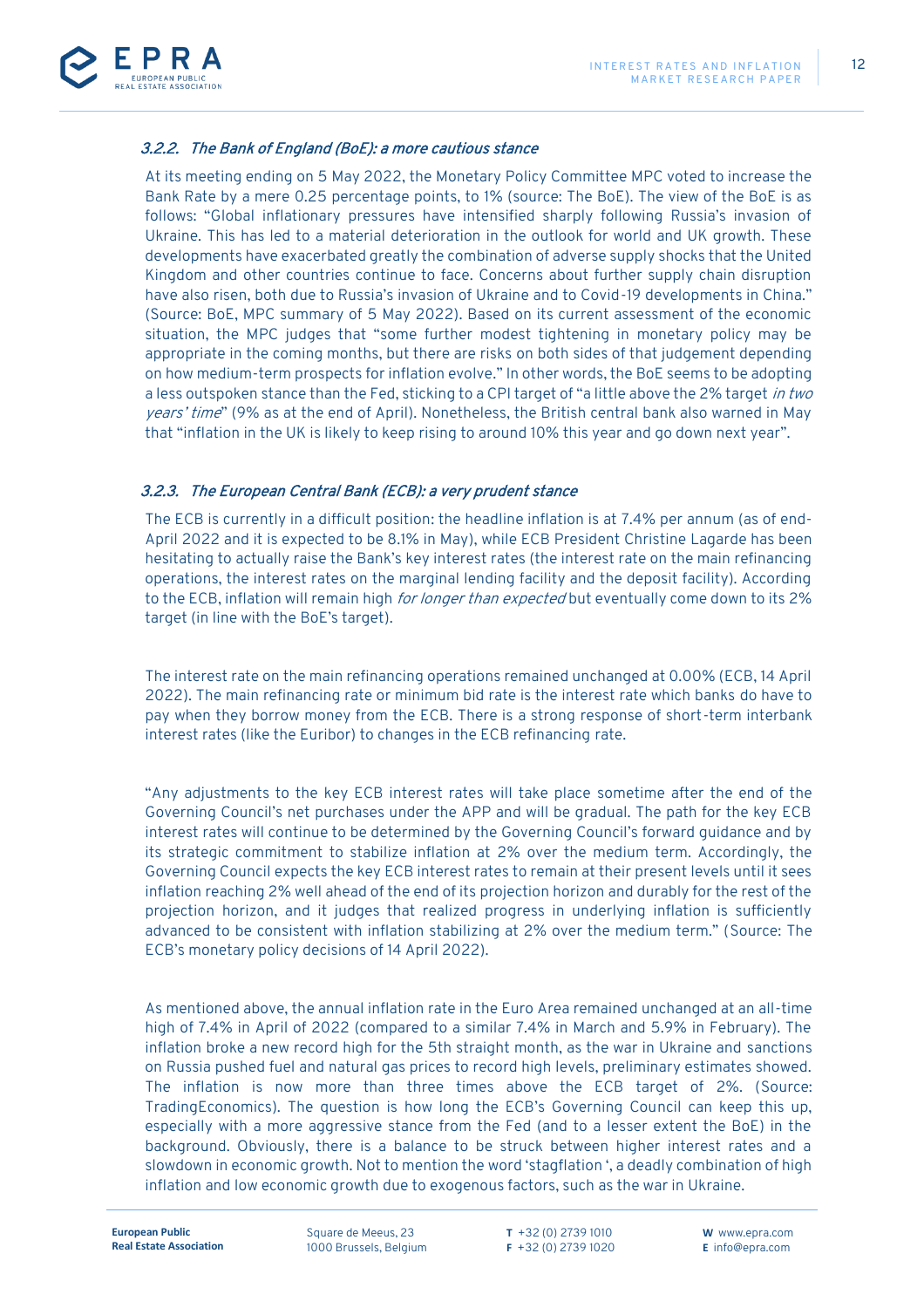

Nevertheless, "momentum is building for the ECB to raise interest rates in July to fight soaring inflation, after dovish policymakers indicated they are ready to accept an end to almost eight years of negative borrowing costs. ECB chief economist Philip Lane and executive board member Fabio Panetta have signaled they are now more open to raising rates in the coming months, following calls from the governing council's hawks to make the first rise in more than a decade sooner rather than later (source: Financial Times, 6 May 2022). Furthermore, Christine Lagarde herself 'cemented' market expectations that the ECB will raise its policy rate in a bid to tame record-high eurozone inflation at a conference in Slovenia on 11 May 2022. And she reiterated her stance on higher interest rates in a blog post of 23 May 2022, signaling 'in advance' two interest rate hikes – one in July and one in September –for the Bank's deposit rate. As a reminder, the ECB's deposit rate is currently minus 0.5%, meaning banks are charged to deposit cash at the central bank. Should this scenario materialize, it means that the deposit rate would move out of negative territory by the end of September. "Based on the current outlook, we are likely to be in a position to exit negative interest rates by the end of the third quarter." (Source: ECB website, ECB Blog of 23 May 2022).

## <span id="page-12-0"></span>3.2.4. And what about the Swedish Riksbank?

The Riksbank's main policy rate (the repo-rate) remained positive until February 2015 when the Swedish central bank then lowered it to -0.10%. The repo rate has been the Riksbank's policy rate since 1994. The repo rate is the rate of interest at which banks can borrow or deposit funds at the Riksbank for a period of seven days (source: The Riksbank). It was further reduced to -0.50% in 2016, a level maintained until January 2019. The negative repo-rate was finally abolished in December 2020.

"Inflation has risen to the highest level since the 1990s and will be high for some time. To counteract the high inflation from becoming entrenched in price and wage-setting, the Executive Board has decided to raise the repo rate from zero to 0.25%. The Board's forecast is that the repo rate will be raised gradually going forward and that it will be somewhat below 2 per cent in three years' time." (Source: The Riksbank, 28 April 2022). The move of the Swedish central bank came somewhat as a surprise.



The figure below shows the policy rates of the four central banks in the past 15 years.

Source: EPRA Research (compiled from central banks and Bloomberg).

13

**European Public Real Estate Association** Square de Meeus, 23 1000 Brussels, Belgium **T** +32 (0) 2739 1010 **F** +32 (0) 2739 1020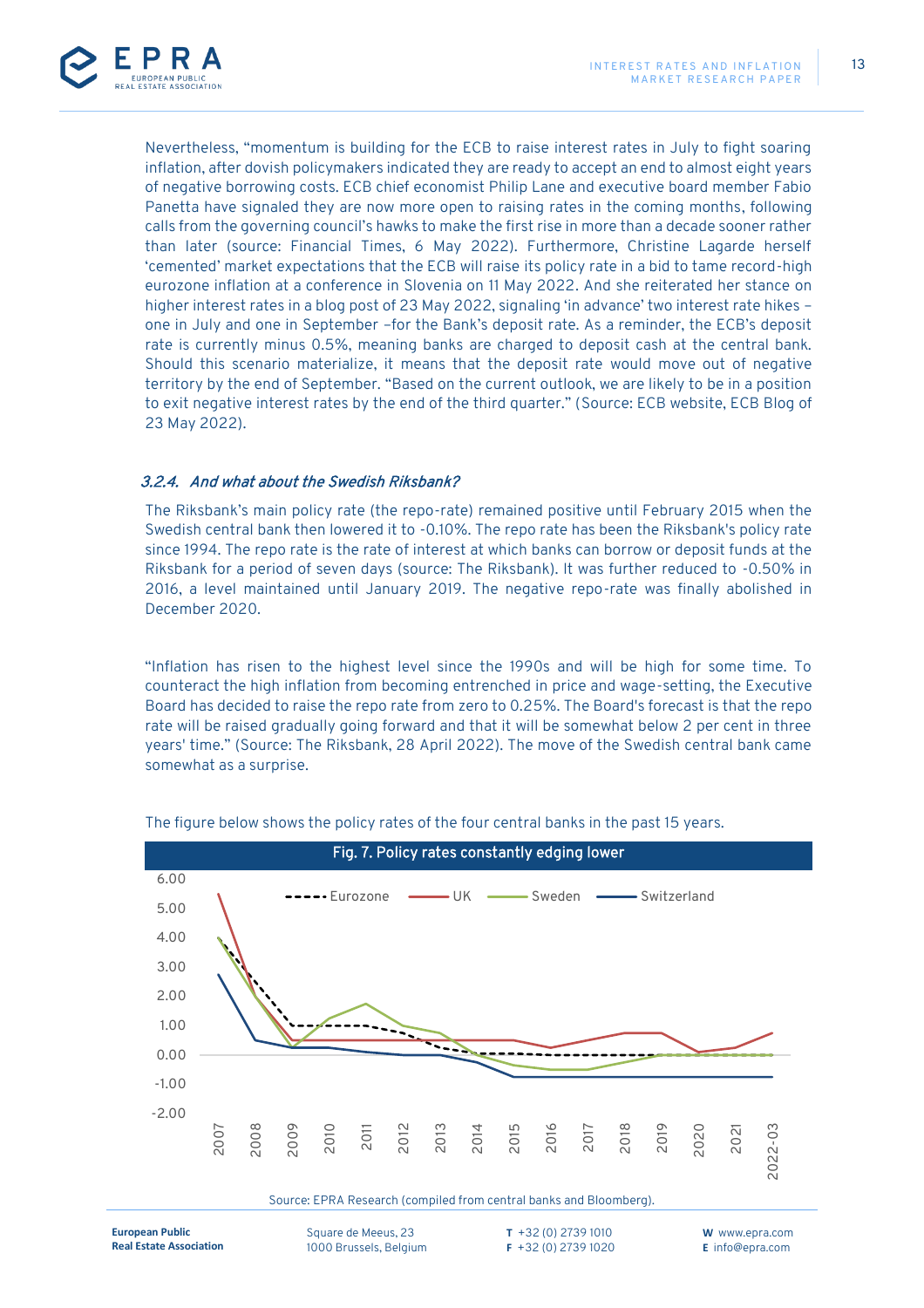

#### <span id="page-13-0"></span>3.3. Final word on monetary policies

It looks like central banks have been considering the current high inflation rates to be temporary. But their stance seems to be evolving on the subject. Especially the ECB had to admit it underestimated the inflation issue, that inflation may last much longer than initially expected, and that the Bank's econometric models couldn't sufficiently cope with extreme shocks. In the Financial Times of 28 April 2022, the following statement is: "ECB issues mea culpa for poor inflation forecasts". The central bank says it was blindsided by 'exceptional' energy prices while German inflation hits fresh 40-year high. The ECB said it had tried to learn from its mistakes by improving its models but warned inflation would 'remain very challenging to forecast in the near term (source: The Financial Times, 28 April 2022).

It is obviously difficult to determine how temporary inflation will be, and this is an important element for investors, in particular real estate investors Who are believed to increasingly focus on inflation-protection. The following table gives a brief overview of the current benchmark interest and inflation rates together with the expectations of both indicators by Q1-2023.

| Region/country Central Bank |            | <b>Benchmark rate</b> | Current rate (%) | date       | Future rate expectation (%) | Date | Current CPI (%) | Date       | CPI forecast (%) | Date |
|-----------------------------|------------|-----------------------|------------------|------------|-----------------------------|------|-----------------|------------|------------------|------|
| US                          | Fed        | Federal funds rate    | $0.75 - 1.00$    | 4/05/22    | 3.25                        | 1Q23 | 8.3             | April 2022 | 2.9              | 1023 |
| Eurozone                    | ECB        | Main refinancing rate | 0.00             | 14/04/2022 | 0.50                        | 1023 | 7.4             | April 2022 | 3.4              | 1023 |
| UK                          | <b>BoE</b> | Bank rate             | 0.75             | 5/05/2022  | 2.50                        | 1023 | 9.0             | April 2022 | 5.4              | 1023 |
| Sweden                      | Riksbank   | Repo rate             | 0.25             | 28/04/2022 | 0.25                        | 1023 | 6.4             | April 2022 | 2.2              | 1023 |

Source: Various websites of central banks, TradingEconomics for the forecasts

# <span id="page-13-1"></span>**4. Strengths and weaknesses of listed real estate in the current market environment**

The key question is how listed property will perform in the coming months. Every investor should assume that nominal interest rates will rise in a calm manner as inflation picks up. This will undoubtedly lead to higher volatility on the stock markets, also for REITs and other real estate shares.

## <span id="page-13-2"></span>4.1.What is the source of volatility for REITs?

A rise in nominal interest rates can increase the yields carried by other asset classes (with similar risk as real estate), such as investment-grade bonds. This is the case for new investors buying bonds when interest rates rise. However, existing investors in bonds will have to take into account the interest rate risk, as the nominal value of their securities will fall (unless the bonds are held to maturity).

REITs are relatively liquid investments because they are listed on a stock exchange. Institutional investors in particular can easily sell if they believe that the financing costs of the underlying property may rise, or if they are of the opinion that they or any other investor could 'demand a higher risk premium for property in general. Risk premia are incorporated into property yields, and a higher yield for a given rent leads to a lower value.

Another way of saying the same thing is that a higher discount rate (used to value property by discounting future cash flows today) can lead to lower valuations. Because the risk premium that is part of the discount rate increases.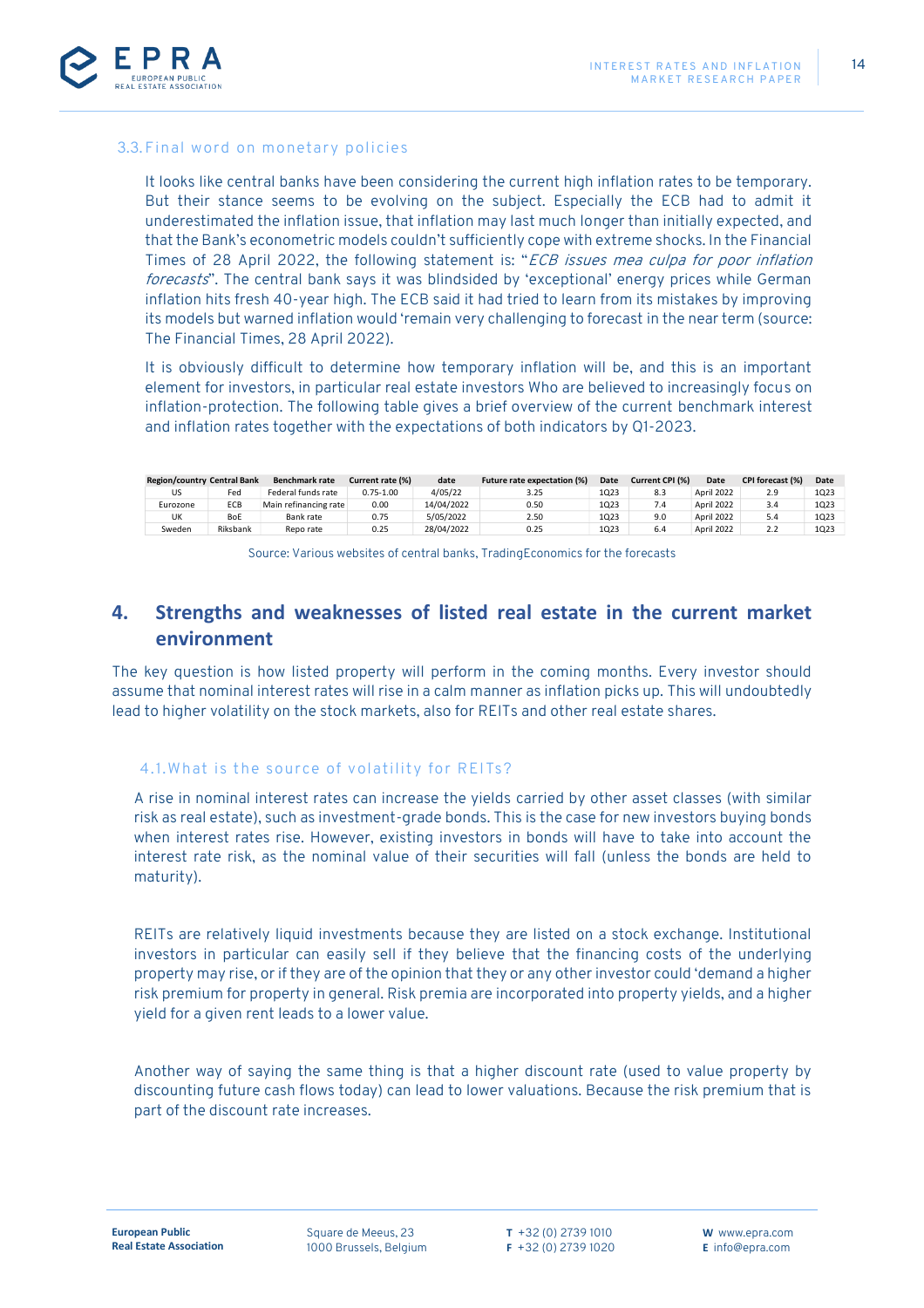

#### <span id="page-14-0"></span>4.2. A closer look at the implied discount interest rates and monetary policy

An interesting angle to explore is the one provided by the implied discount rates used to value the share prices of REITs (not the underlying physical assets!).

Traditionally, when analyzing listed real estate, most of the analysts and investors use the 10-year government bonds as the main interest rate plus a reasonable spread (risk premium) to discount all the cashflows generated by the companies' property portfolio (rents, CAPEX, disposals) and/or by the companies' shares (dividends) with the purpose of determining the 'fair' value of the company. Therefore, assuming that equity markets are pricing properly the shares of the listed property companies, it is possible to compute the implied discount rates from market quotations and compare such rates against the current government bonds and central banks' interest rates to better understand the effects of monetary policy on REITs and other real estate companies. Using the regional and country-level indices in the FTSE EPRA Nareit total return series (dividends + share price evolution) on a quarterly basis as the main reference for market quotations, and in spite of the significant movements observed in the implied discount rates due to the strong share price fluctuations during periods of stress in the markets, this analysis provides some interesting results for the three main currencies in the European landscape.

First of all, it is clear the enormous influence that central banks' rates have on government bonds, acting as a minimum floor most of the time and influencing the slope of the yield curve. At the same time, government bonds have a strong influence on market quotations for listed real estate as evidenced by the positive correlation between the implied discount rates and the yields of the 10 years government bonds. However, such correlation is dynamic and has evolved in the last years.

During the last 20 years until March-2022, the correlation between the implied discount rates in listed real estate and the government bonds was 0.24 in the Eurozone, 0.32 in the UK and 0.60 in Sweden. Nevertheless, during the last 5 years the correlation decreased significantly and even turned negative in the Eurozone (-0.65) and Sweden (-0.77). This can be associated with the long period of low interest rate observed after the Eurozone debt crisis, which might have reduced the relevance of the central banks' interest rates and increased the importance of the quantitative easing programs and some other external factors not associated with the monetary policy.

Finally, it is also worth to highlight the strong correction observed in the discount rates during the last 12 months after the massive hike observed in 2020 as a result of the global pandemic. Therefore, it is possible to infer that market quotations somehow overreacted to the pandemic effects and now are still in process of normalization given the imminent changes in the monetary policy and economic growth (this effect is likely to be seen in the coming 2 or 3 quarters when the implied discount rates start reflecting current market corrections). Thus, recent market movements observed in the first four months of the year are already reflecting some of the new market conditions, aligning shortterm correlations to their long-term traditional figures, reminding us the importance of the monetary policy and guiding investors into a more comprehensive analysis of expected returns. However, such relevance should not be overestimated, since this healthy correction also provides new opportunities, especially for patient investors willing to see property companies adjusting to this new environment of higher inflation and higher interest rates in a more sustainable way and looking forward to taking advantage of these changes in the medium and long-term.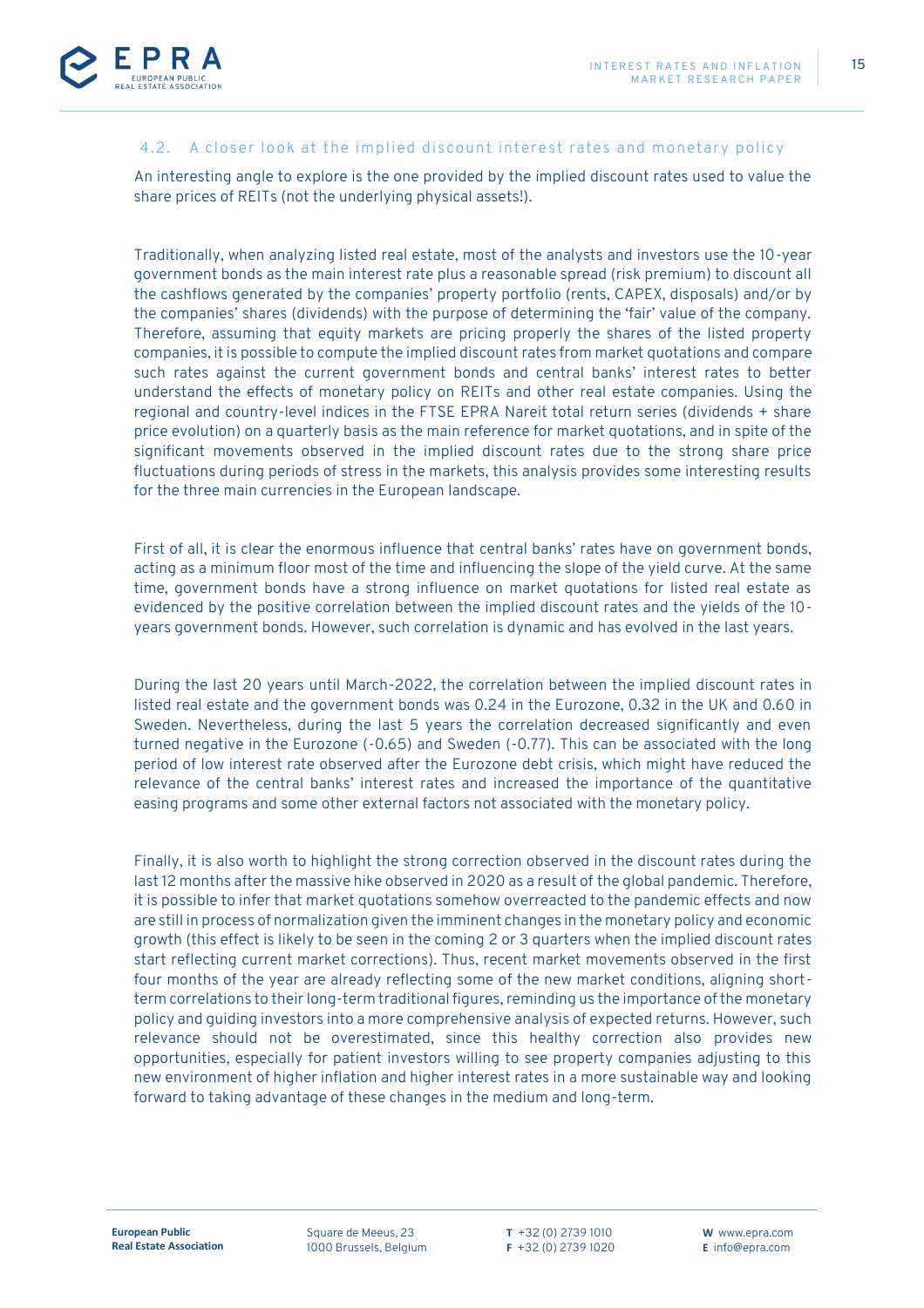

## Fig. 8. Implied discount rates, government bonds and central banks key rates



| Correlation (1995-2022): LRE vs 10y Govt. Bonds |           |  |  |  |
|-------------------------------------------------|-----------|--|--|--|
| Eurozone                                        | 0.2333    |  |  |  |
| ιж                                              | $-0.0760$ |  |  |  |
| Sweden                                          | 0.1982    |  |  |  |
|                                                 |           |  |  |  |

| Correlation (2002-2022): LRE vs 10y Govt. Bonds |        |  |  |  |
|-------------------------------------------------|--------|--|--|--|
| Eurozone                                        | 0.2406 |  |  |  |
| ΠК                                              | 0.3170 |  |  |  |
| Sweden                                          | 0.6045 |  |  |  |
|                                                 |        |  |  |  |

| Correlation (2017-2022): LRE vs 10y Govt. Bonds |           |  |  |  |
|-------------------------------------------------|-----------|--|--|--|
| Eurozone                                        | $-0.6499$ |  |  |  |
| UK                                              | 0.3598    |  |  |  |
| Sweden                                          | $-0.7737$ |  |  |  |
|                                                 |           |  |  |  |

Source: EPRA Research (as of 31/03/2022).

16

Square de Meeus, 23 1000 Brussels, Belgium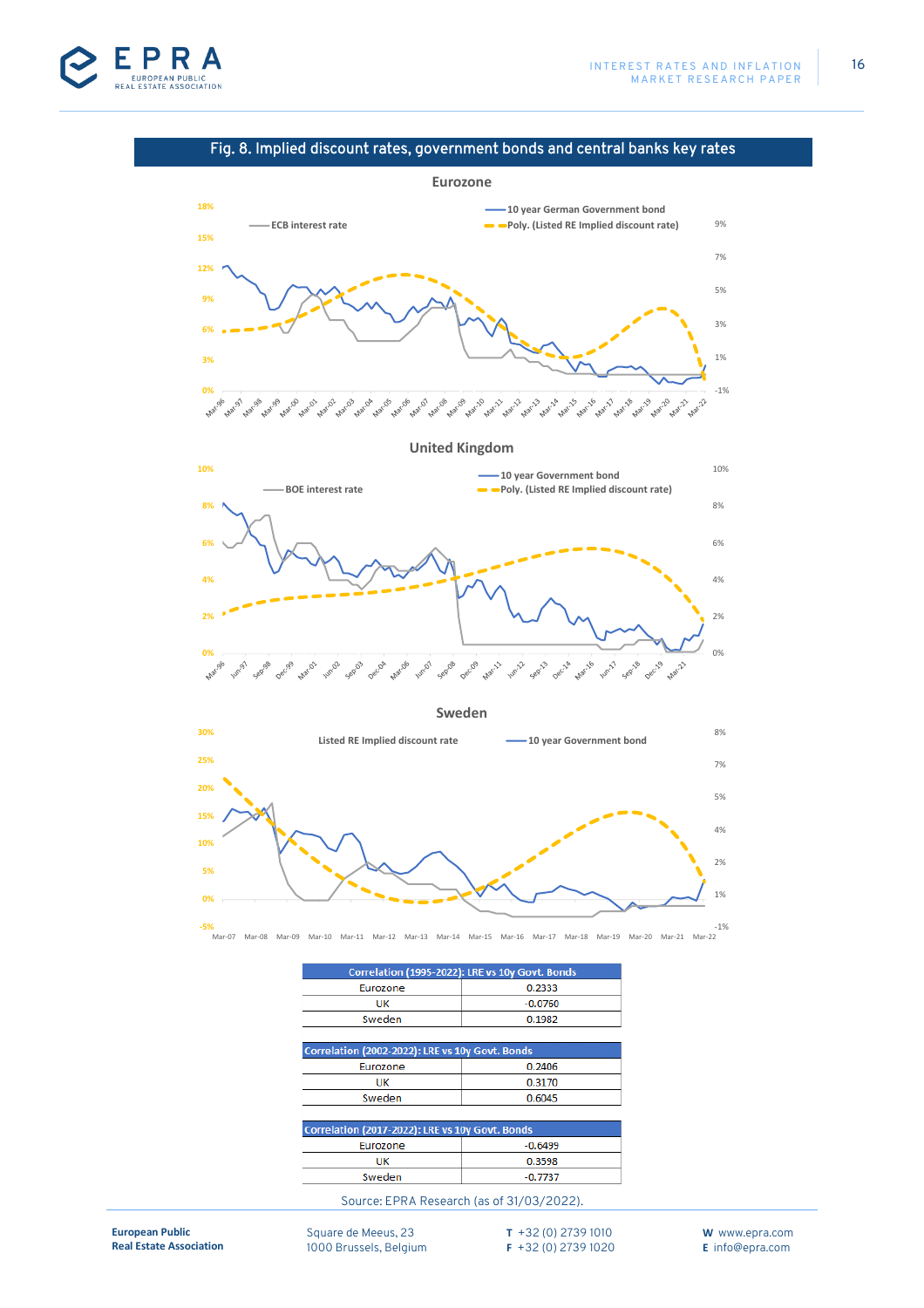

#### <span id="page-16-0"></span>4.3. Any difference between capital values and cash flows in times of inflation?

It can be considered - at least temporarily – that the valuation of underlying real estate may drop somewhat, but not the cash flows, on the contrary. In many European countries - with the exception of the UK - rents are indexed to inflation. It is true that this indexation is not immediate, and the adjustment can also be partial (it depends on the inflation index in question). However, compared to other asset classes, rental flows do offer some protection against monetary depreciation.

It may well be that the value of the bricks will temporarily fall a little in the case of higher inflation, while the rental streams themselves will be revalued. In this case, the real estate value will increase again in time, albeit with a lag effect. In this sense, prime, core and core+ real estate - including listed real estate - can certainly be regarded as an index- linked bond.

## <span id="page-16-1"></span>4.4. Discounts / Premiums-to-NAVs

Here an overview of premiums and discounts per property segment is given. It should interest rates rise permanently not all REIT types will be equally affected. REITs trading at deep discounts-to-NAV (because of industry trends) will not severely be impacted (unless they are overleveraged). But REITs quoting at huge discounts (100%+) all the more as their gross dividend yields are already meagre today.



A lot has been said and written about discounts and premiums REITs are trading at.

It is clear that the valuation of the net market value of the underlying property portfolios is a snapshot, a static phenomenon, whereas share prices are much more anticipatory of the future. Of course, the future is not always easy to predict. For example, what is the future of the various office and retail markets given the impact of the pandemic or e-commerce or working from home trend? So, there is a lot of uncertainty, and investors sometimes tend to overreact. This is purely human.

That is why the property segments that have been hit hard by various factors in recent years will not automatically be subject to falling share prices when interest rates rise. The retail sector is a good example. The chart above shows that the huge discounts have been diminishing over the past 2 years, partly because share prices are gradually picking up.

17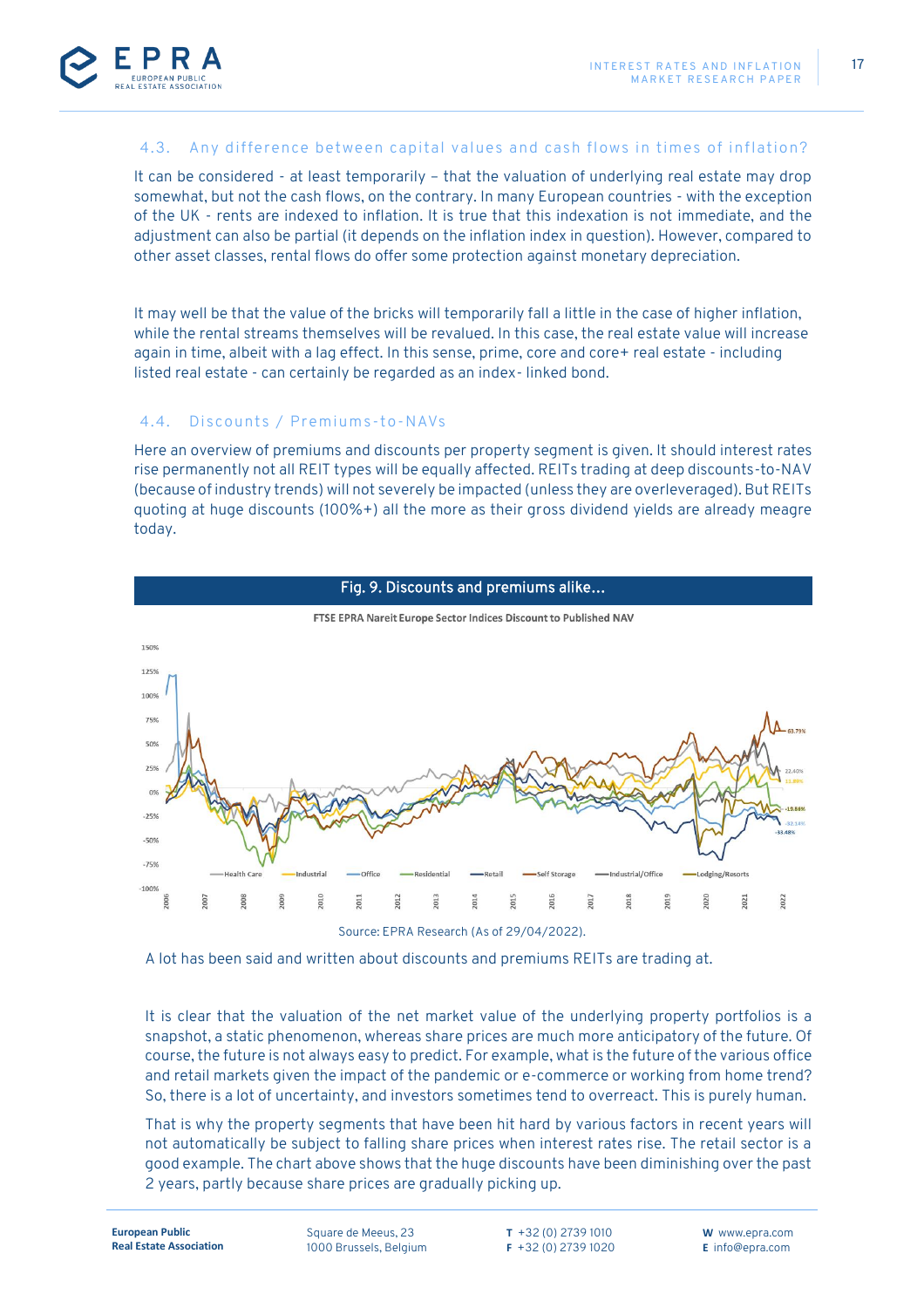

# <span id="page-17-0"></span>**5. Return expectation for REITs in the coming years**

#### <span id="page-17-1"></span>5.1. Single-digit total annual equity returns?

The key question is what kind of real estate returns – carried by REITs –could be expected in the coming years. At the level of the properties and at the level of equity (incorporating LTVs). It is reasonable to assume that double-digit equity returns could be very difficult to reach in times of higher nominal interest rates. At least at short notice.

The capital appreciation component of the levered equity return could be somewhat weak, if not negative. Higher interest rates create more investment opportunities for new investors (while existing investors would suffer losses). In general, the volatility of the capital markets could further 'undermine' investors' sentiment. In other words, their behavior could turn out to be 'irrational'. Moreover, as rental flows cannot be indexed immediately, it would take some time before rising inflation seeps into rents.

In the longer term, however, rents would normally rise, and this would therefore benefit both the cash and the capital component of the overall equity return.

Investors should focus on net rental income – the dividend – for the time being. According to Oxford Economics, total average annual returns carried by European listed real estate companies came in at 8.4% for the 20-year period to May 2019 (Oxford Economics and EPRA) 4

## <span id="page-17-2"></span>**6. Main conclusions**

#### -Fascinating times for (real estate) investors

These are fascinating times for investors. What a (defensive) investor usually does not like is dealing with uncertainty. That uncertainty - or risk - can cause major fluctuations in the return on an investment. And today, we are faced with great uncertainty.

There is the health crisis, which the authorities in certain parts of the world believe is still not under control. Just think of the extended lockdowns in China.

There are the geopolitical tensions, with the focus on the Russian-Ukrainian conflict and the rising tensions between 'the West' and Russia (and China) in general.

There are the rising interest rates, especially in the United States. Which is the result of a shift in monetary policy by the Fed and, to a lesser extent, by the other central banks in the Western sphere of influence. In other words, investors who enjoyed zero-interest rates may or may not have an abrupt wake-up call.

#### -Volatility in the capital markets affecting listed real estate?

The above uncertainty has led to volatility in the bond and equity markets. This is somewhat normal as investors reassess the risk premiums, they apply to different asset classes. Higher risk premiums lead to higher discount rates, implying lower valuations. What is 'new' for the market is that different asset classes are subject to volatility *at the same time*, both stocks and bonds for example.

<sup>4</sup> Source: Oxford Economics and EPRA (2019)[, Listed Real Estate in a Multi-asset Portfolio: A European Perspective.](chrome-extension://efaidnbmnnnibpcajpcglclefindmkaj/https:/prodapp.epra.com/media/EPRA_European_Optimal_Portfolio_Allocation_1568797481225.pdf)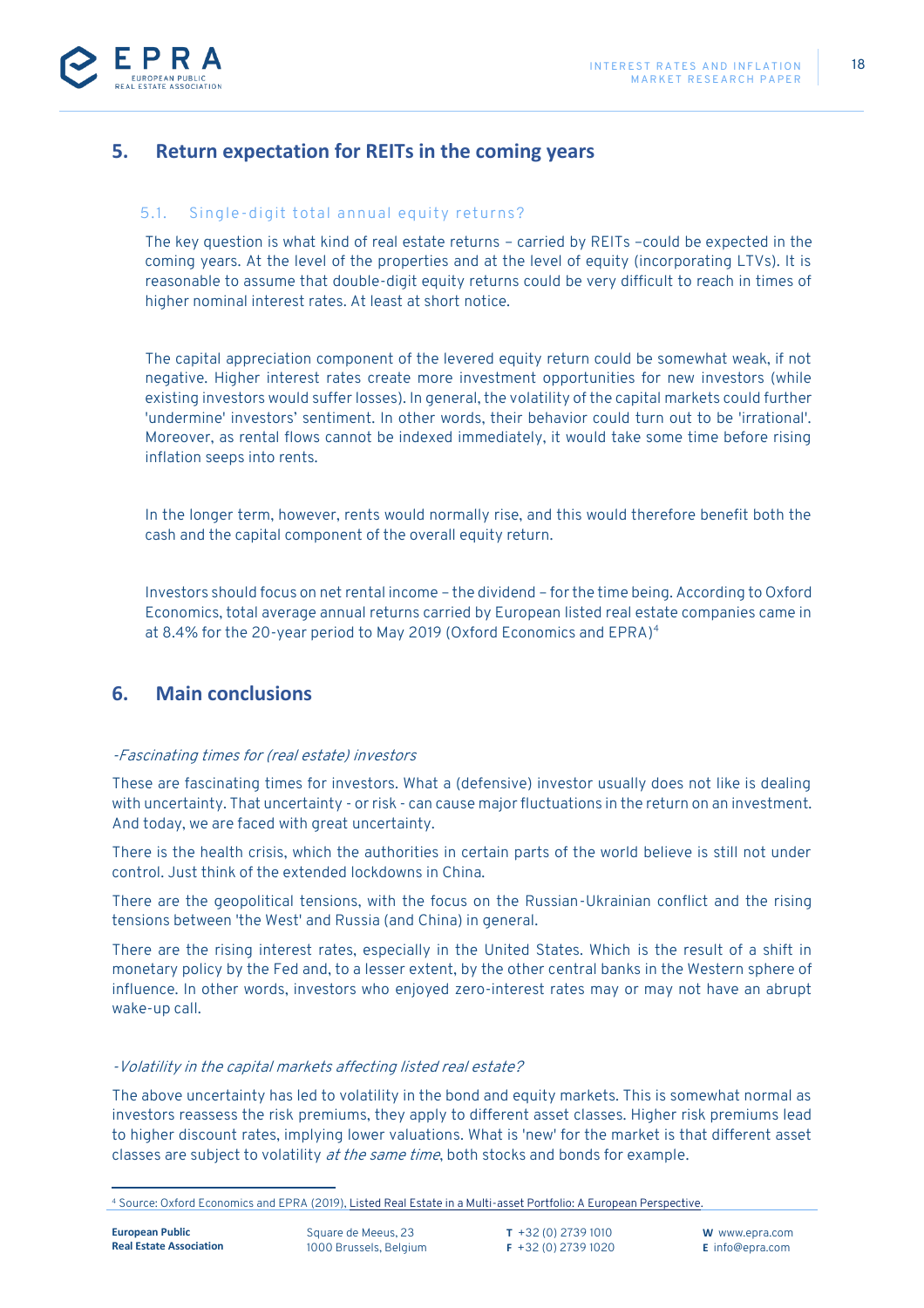

However, the question now is how real estate - and more specifically listed real estate - will react to the increased uncertainty. This is not an easy question: some segments, such as logistics, have done fantastically well in recent years while other segments, such as retail and offices, have been facing major challenges. It is therefore impossible for all real estate shares (REITs and non-REITs alike) to react in the same way to future developments, as their valuation may be very different. Obviously, so are their loan-to-value ratios and financing costs.

So far, listed real estate has - on average - reacted relatively calmly to the many challenges (even though expensive REITs came under pressure). It is not that risk premiums for listed real estate have skyrocketed. A good example is the investment-grade real estate debt in Europe. According to our calculations, the risk premium has increased by roughly 45 bps (April data) on average, which is more than acceptable.

#### -Conservative financing policy of European listed real estate

The re-rating of risk will not be too bad in the future, given the rather conservative financing policy of the listed investment universe (on a global basis). The fact is that a property share is not the same as an investment-grade corporate bond. Rental flows are usually index-linked, which can lead to partial protection against rising inflation. However, it is true that the inflation-hedge characteristic of real estate - and thus of listed real estate - is far from a simple discussion.

#### -Negative real interest rates, still

Real estate investors should mainly take into account the real interest rates (after inflation) prior to any investment decision. And real interest rates remain negative in Europe (and other mature markets) for the time being. That is why investors focus on so-called 'tangible' assets, whereby listed property held for several years has the same tangible features as the underlying property assets.

#### -Real estate is different

Listed real estate can differentiate itself from other asset classes, even in the current market climate. Rental flows are (partially) indexed, which could drive up valuation levels eventually. Furthermore, not all listed real estate companies are very expensive at the moment (given the changing trends in the occupier markets, such as retail and offices, having put pressure on valuation parameters). And their financing policies are nowadays rather conservative, which could be considered as a strength by the investor universe.